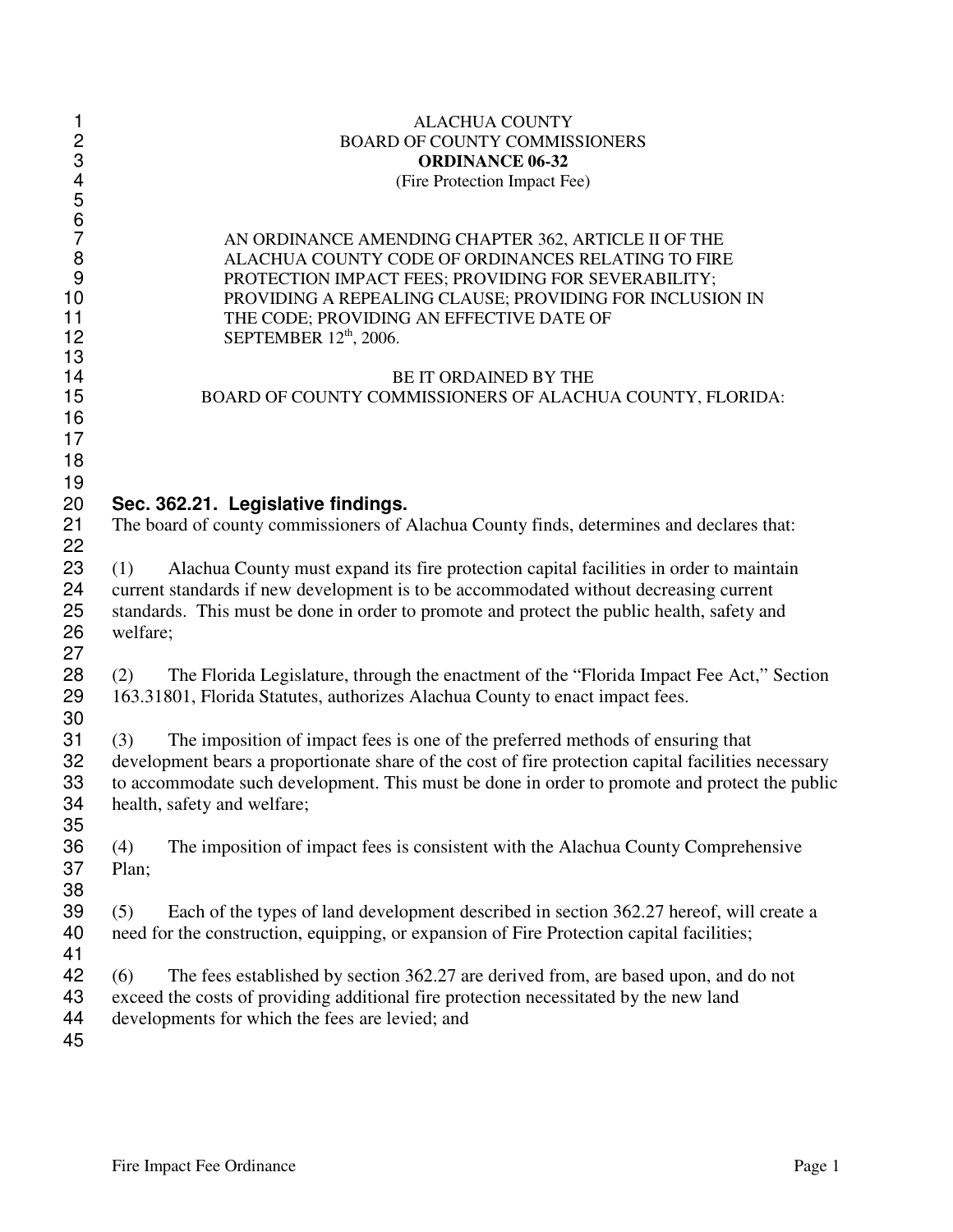(7) The report entitled "A Report Presenting Development Impact Fees", dated July 11, 2 2004, sets forth a reasonable methodology and analysis for the determination of the impact of new development on the need for and costs of acquiring, equipping, and/or making capital improvements to fire protection facilities in Alachua County. 

# **Sec. 362.22. Short title, authority and applicability.**

 (a) This article shall be known and may be cited as the "Alachua County Fire Protection Impact Fee Ordinance." 

 (b) The board of county commissioners of Alachua County has the authority to adopt this ordinance pursuant to Article VIII of the Constitution of the State of Florida, and Section 163.31801, Florida Statutes. 

(c) This article shall apply in the unincorporated area of Alachua County.

### **Sec. 362.23. Intent and purpose.**

 (a) This article is intended to assist in the implementation of the Alachua County Comprehensive Plan. 

 (b) The purpose of this article is to require the payment of a fee so as to assure that new development bears a proportionate share of the cost of capital expenditures necessary to provide fire protection in Alachua County.

#### 23<br>24 **Sec. 362.24. Rules of construction.**

 (a) The provisions of this article shall be liberally construed so as to effectively carry out its purpose in the interest of the public health, safety and welfare.

 (b) For the purposes of administration and enforcement of this article, unless otherwise stated in this article, the following rules of construction shall apply to the text of this article:

| 31 |     |                                                                             |
|----|-----|-----------------------------------------------------------------------------|
| 32 | (1) | In case of any difference of meaning or implication between the text of     |
| 33 |     | this article and any caption, illustration, summary table, or illustrative  |
| 34 |     | table, the text shall control.                                              |
| 35 |     |                                                                             |
| 36 | (2) | The word "shall" is always mandatory and not discretionary; the word        |
| 37 |     | "may" is permissive.                                                        |
| 38 |     |                                                                             |
| 39 | (3) | Words used in the present tense shall include the future; and words used in |
| 40 |     | the singular number shall include the plural, and the plural the singular,  |
| 41 |     | unless the context clearly indicates the contrary.                          |
| 42 |     |                                                                             |
| 43 | (4) | The phrase "used for" includes "arranged for", "designed for", "maintained  |
| 44 |     | for", or "occupied for".                                                    |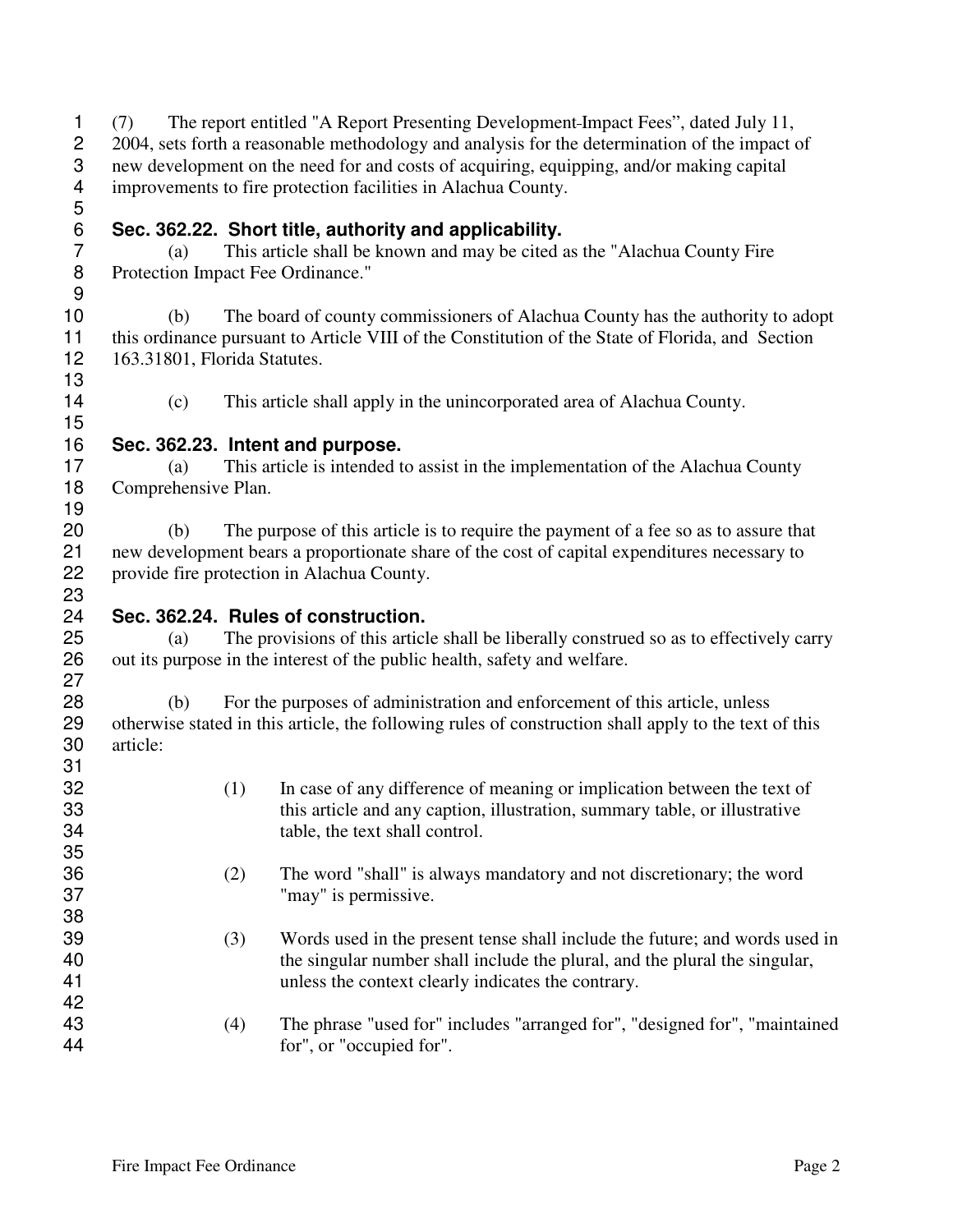| 1<br>$\mathbf 2$<br>$\ensuremath{\mathsf{3}}$ | (5)                                                                                                                                                                          | The word "person" includes an individual, a corporation, a partnership, an<br>incorporated association, or any other similar entity.                                                                                                                      |  |  |  |
|-----------------------------------------------|------------------------------------------------------------------------------------------------------------------------------------------------------------------------------|-----------------------------------------------------------------------------------------------------------------------------------------------------------------------------------------------------------------------------------------------------------|--|--|--|
| 4<br>5<br>$\, 6$<br>$\overline{7}$<br>8       | (6)                                                                                                                                                                          | Unless the context clearly indicates the contrary, where a regulation<br>involves two (2) or more items, conditions, provisions, or events<br>connected by the conjunction "and", "or" or "eitheror", the conjunction<br>shall be interpreted as follows: |  |  |  |
| $9$                                           |                                                                                                                                                                              |                                                                                                                                                                                                                                                           |  |  |  |
| 10<br>11                                      |                                                                                                                                                                              | "And" indicates that all the connected terms, conditions, provisions<br>a.<br>or events shall apply.                                                                                                                                                      |  |  |  |
| 12                                            |                                                                                                                                                                              |                                                                                                                                                                                                                                                           |  |  |  |
| 13<br>14                                      |                                                                                                                                                                              | "Or" indicates that the connected items, conditions, provisions or<br>b.<br>events may apply singly or in any combination.                                                                                                                                |  |  |  |
| 15                                            |                                                                                                                                                                              |                                                                                                                                                                                                                                                           |  |  |  |
| 16                                            |                                                                                                                                                                              | "Eitheror" indicates that the connected items, conditions,<br>$\mathbf{c}$ .                                                                                                                                                                              |  |  |  |
| 17<br>18                                      |                                                                                                                                                                              | provisions or events shall apply singly but not in combination.                                                                                                                                                                                           |  |  |  |
| 19<br>20                                      | (7)                                                                                                                                                                          | The word "includes" shall not limit a term to the specific example but is<br>intended to extend its meaning to all other instances or circumstances of                                                                                                    |  |  |  |
| 21                                            |                                                                                                                                                                              | like kind or character.                                                                                                                                                                                                                                   |  |  |  |
| 22                                            |                                                                                                                                                                              |                                                                                                                                                                                                                                                           |  |  |  |
| 23                                            | Sec. 362.25. Definitions.                                                                                                                                                    |                                                                                                                                                                                                                                                           |  |  |  |
| 24                                            | Building permit is the approval issued by Alachua County that authorizes the                                                                                                 |                                                                                                                                                                                                                                                           |  |  |  |
| 25                                            | construction, placement, interior completion or interior renovation of a building, dwelling,                                                                                 |                                                                                                                                                                                                                                                           |  |  |  |
| 26                                            | mobile home, recreational vehicle or other structure on a site. This would include temporary as                                                                              |                                                                                                                                                                                                                                                           |  |  |  |
| 27                                            | well as permanent occupancy.                                                                                                                                                 |                                                                                                                                                                                                                                                           |  |  |  |
| 28                                            |                                                                                                                                                                              |                                                                                                                                                                                                                                                           |  |  |  |
| 29                                            | Capital equipment is buildings, vehicles, and communications equipment, all with an<br>expected use life of three years or more.                                             |                                                                                                                                                                                                                                                           |  |  |  |
| 30<br>31                                      |                                                                                                                                                                              |                                                                                                                                                                                                                                                           |  |  |  |
| 32                                            |                                                                                                                                                                              | Certificate of occupancy is the certificate issued by the Alachua County Building                                                                                                                                                                         |  |  |  |
| 33                                            | Department to a building permit applicant, indicating that the building is in proper condition to                                                                            |                                                                                                                                                                                                                                                           |  |  |  |
| 34                                            | be occupied.                                                                                                                                                                 |                                                                                                                                                                                                                                                           |  |  |  |
| 35                                            |                                                                                                                                                                              |                                                                                                                                                                                                                                                           |  |  |  |
| 36                                            | Development order means a regulatory approval by Alachua County.                                                                                                             |                                                                                                                                                                                                                                                           |  |  |  |
| 37                                            |                                                                                                                                                                              |                                                                                                                                                                                                                                                           |  |  |  |
| 38                                            | A <i>feepayer</i> is a person applying for the issuance of a building permit.                                                                                                |                                                                                                                                                                                                                                                           |  |  |  |
| 39                                            |                                                                                                                                                                              |                                                                                                                                                                                                                                                           |  |  |  |
| 40<br>41                                      | Floor area - residential is that area of the building or structure provided with heating or<br>air conditioning or designed to be provided with heating or air conditioning. |                                                                                                                                                                                                                                                           |  |  |  |
|                                               |                                                                                                                                                                              |                                                                                                                                                                                                                                                           |  |  |  |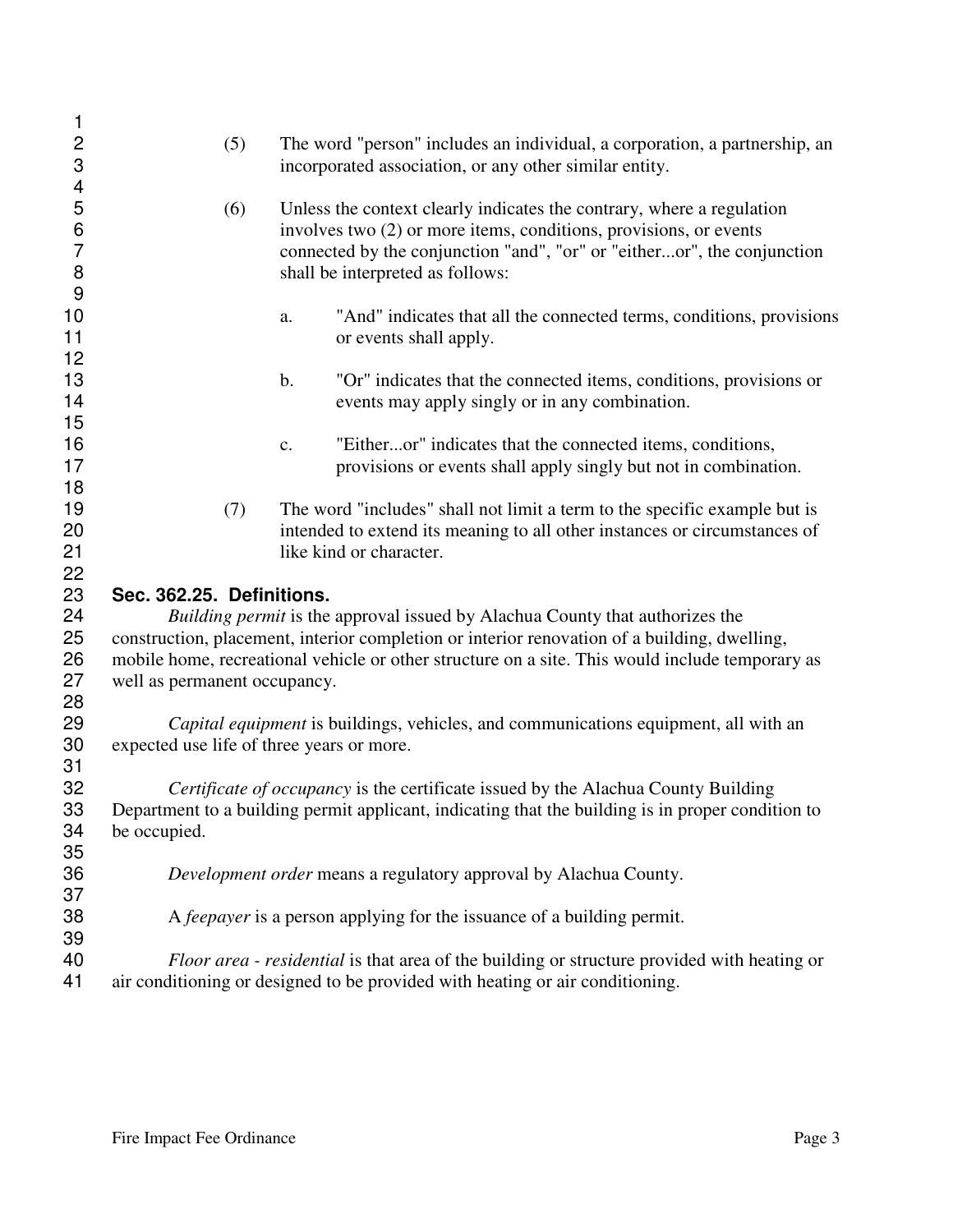- 2 *Floor area - non-residential* shall include all areas under roof or canopy and areas designed for storage, sales, seating, and occupancy that are utilized to carry out a primary designed for storage, sales, seating, and occupancy that are utilized to carry out a primary function of the non-residential use.
- 6 The *impact fee administrator* means a county official other than the county manager,<br>7 designated by the county manager to carry out the administration of this article. designated by the county manager to carry out the administration of this article.

 *Residential room* means any room used for sleeping, living, dining, gathering, exercising, studying, entertaining or recreation.

 *Shell building* means a building where the exterior structure is constructed and the interior of the building is completed through application for a building permit for interior completion. 

### **Sec. 362.26. Imposition of fire protection impact fee.**

 (a) Any person who, after March 28, 2005, seeks to develop land within the unincorporated area of Alachua County, Florida, by applying for a building permit, or the extension of a building permit to make an improvement to land which will generate additional impacts is hereby required to pay a fire protection impact fee in the manner and amount set forth in this article. The fire impact fee shall be determined at the time of building permit application. 

 (b) No certificate of occupancy for any activity requiring payment of an impact fee pursuant to section 362.27 shall be issued by Alachua County unless and until the fire protection impact fee hereby required has been paid.

# **Sec. 362.27. Computation of the amount of fire protection impact fee.**

 (a) At the option of the feepayer, the amount of the fire protection impact fee may be determined by the following fee schedule.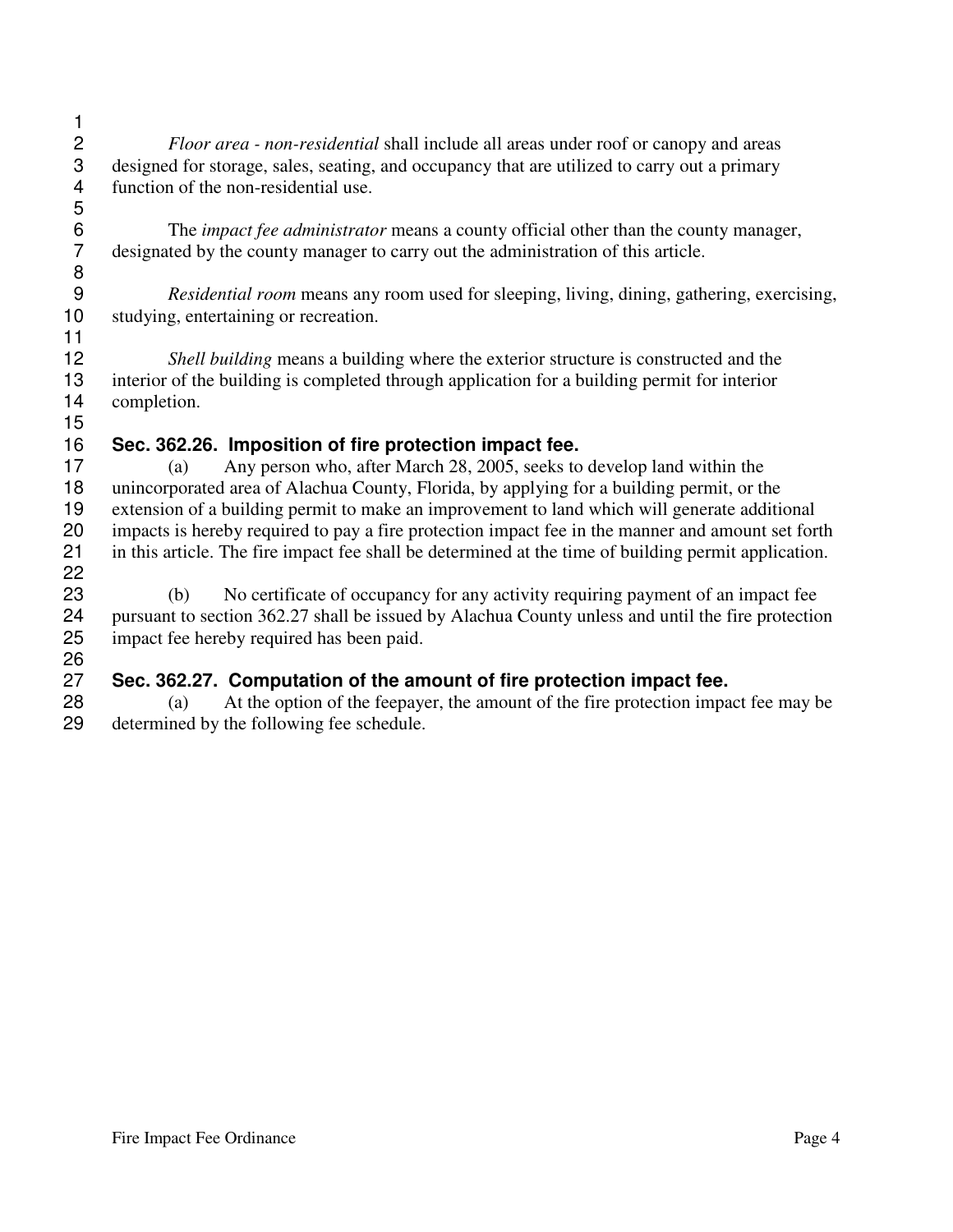#### FEE SCHEDULE

## **DEVELOPMENT TYPE AND UNIT FEE** All buildings  $\frac{1}{2}$  \$0.076 per FT<sup>2</sup> of floor area\*

**FIRE PROTECTION IMPACT FEE**

\*For purposes of calculating residential impact fees, the floor area per residential unit will be capped at 2,600 FT².

(b) If a feepayer opts not to have the impact fee determined according to paragraph (a) of this section, then the feepayer shall prepare and submit to the impact fee administrator an independent fee calculation study for the land development activity for which a building permit is sought. The documentation submitted shall show the basis upon which the independent fee calculation was made. The impact fee administrator shall consider the documentation submitted by the feepayer but is not required to accept such documentation as he/she shall reasonably deem to be inaccurate or not reliable and may, in the alternative, require the feepayer to submit additional or different documentation for consideration. If an acceptable independent fee calculation study is not presented, the feepayer shall pay fire protection impact fees based upon the schedule shown in paragraph (a) of this section. If an acceptable independent fee calculation study is presented, the impact fee administrator may adjust the fee to that appropriate to the particular development. Determinations made by the impact fee administrator pursuant to this paragraph may be appealed to the county manager by filing a written request with the county manager within ten (10) days of the impact fee administrator's determination.

#### **Sec. 362.28. Payment of fee.**

(a) The feepayer shall pay the fire protection impact fee required by this article to Alachua County prior to the issuance of a certificate of occupancy.

(b) For a mobile home or recreational vehicle, the feepayer shall pay the fire impact fee required by this article to Alachua County prior to the issuance of a building permit.

(c) All funds collected shall be promptly transferred for deposit in the fire protection impact fee trust fund to be held in a separate account as determined in section 362.30 and used solely for the purposes specified in this article.

#### **Sec. 362.29. Fire protection special revenue/capital projects impact fee trust fund established.**

(a) There is hereby established a fire protection special revenue/capital projects impact fee trust fund.

(b) Funds withdrawn from this account must be used in accordance with the provisions of section 362.30.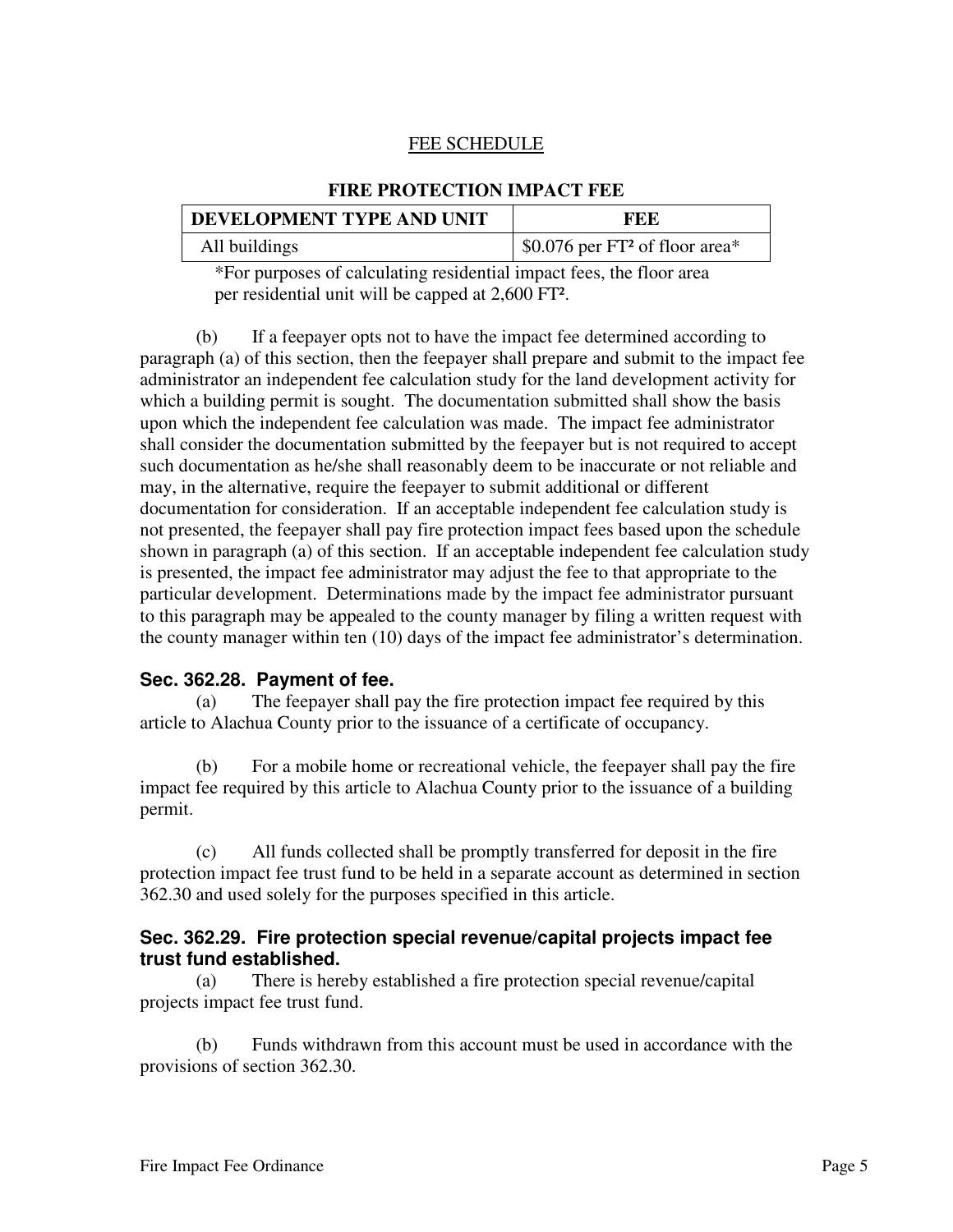#### **Sec. 362.30. Use of funds**

(a) Funds collected from fire protection impact fees shall be used solely for the purpose of acquiring, equipping, and/or making capital improvements to fire protection facilities under the jurisdiction of Alachua County and shall not be used for maintenance or operations.

(b) In the event that bonds or similar debt instruments are issued for advanced provision of capital facilities for which fire protection impact fees may be expended, impact fees may be used to pay debt service on such bonds or similar debt instruments to the extent that the facilities provided are of the type described in paragraph (a) above.

(c) At least once each fiscal period the impact fee administrator shall present to the board of county commissioners an annual report of impact fees collected, credits provided, the total account balance for the fire impact fee trust fund, and projects under construction or completed.

(d) The annual Capital Improvements Program shall clearly identify the amount of fire impact fees used for a project. Monies, including any accrued interest, not assigned to a project in any fiscal period shall be retained in the fire protection impact fee trust fund until the next fiscal period except as provided by the refund provisions of this article.

(e) Funds may be used to make refunds required under any development order heretobefore or hereafter issued or entered into by Alachua County as such refunds pertain to the subject matter of this article.

- (f) Funds may be used to provide refunds as described in section 362.31.
- (g) Funds shall be expended in the order in which they are collected.

(h) Projects funded with fire impact fees shall be consistent with the Capital Improvements Element of the Comprehensive Plan. If a project is not in the Capital Improvements Element, then it shall be added during the next update of the Comprehensive Plan.

(i) Projects funded with fire impact fees shall be consistent with the adopted Fire / Emergency Medical Services Master Plan and the Alachua County Comprehensive Plan. If a project is not in the Fire / Emergency Medical Services Master Plan or the Alachua County Comprehensive Plan, then it shall be added during the next update of the Plan.

(j) Funds not to exceed the cost set forth in Section 362.34, shall be used to fund the administrative cost to implement and operate the impact fee program including the salary and benefits of the impact fee administrator.

#### **Sec. 362.31. Refund of fees paid.**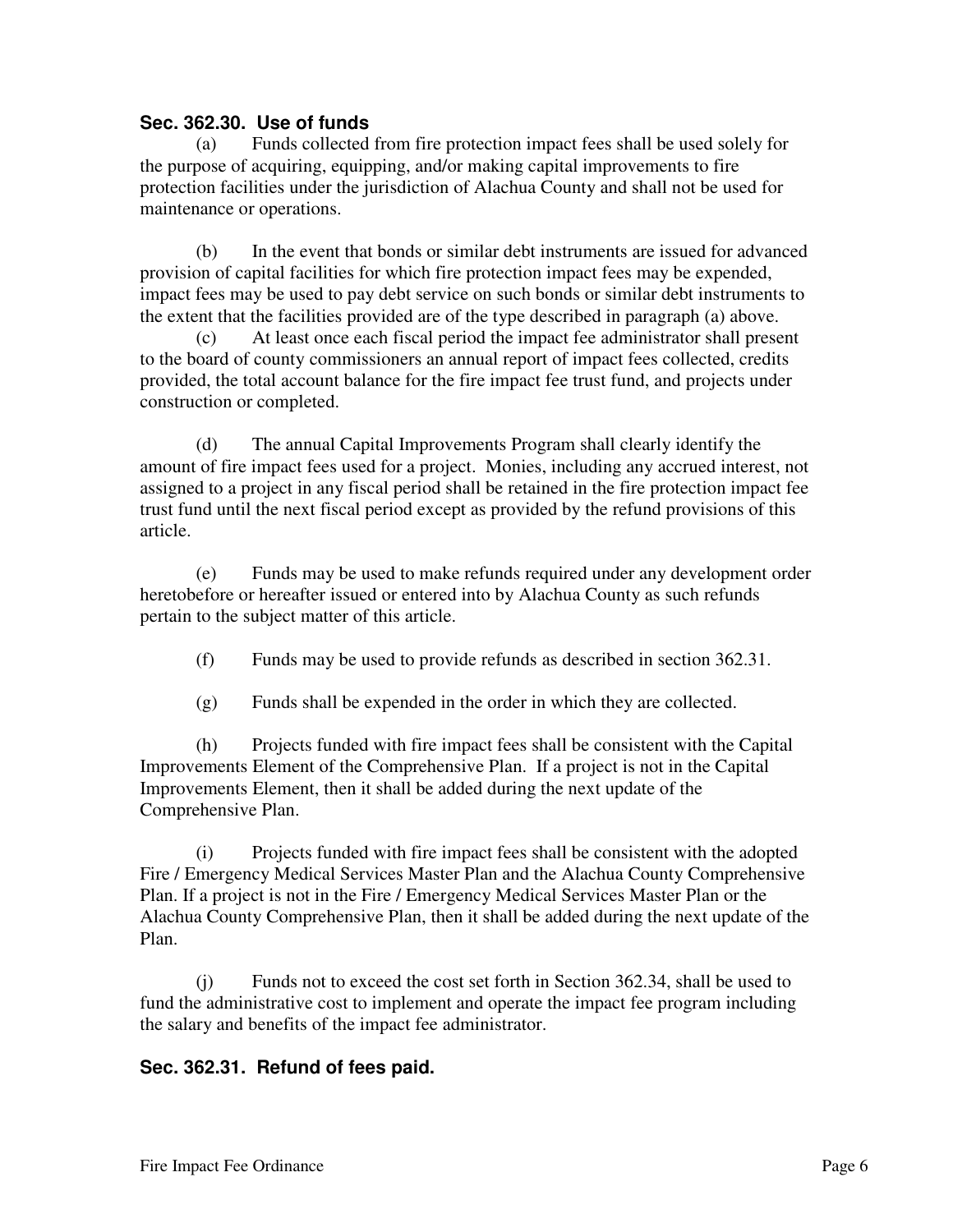Any funds not expended or encumbered by the end of the calendar quarter immediately following six (6) years from the date the fire protection impact fee was paid shall, upon application of the then current landowner, be returned to such landowner with interest at the rate of three percent (3%) per annum, provided that the landowner submits an application for a refund to the county clerk of Alachua County within 180 days of the expiration of the six-year period.

#### **Sec. 362.32. Exemptions and credits.**

- (a) The following shall be exempted from payment of the impact fee:
	- (1) Alterations or expansion of an existing residential building where no additional residential rooms are created. The addition or expansion of a bathroom, kitchen, laundry or storage room, where no additional residential rooms are created shall be exempt.
	- (2) The construction of accessory buildings or structures.
	- (3) The replacement of a building or structure with a new building or structure of the same size and use.
	- (4) In the case of the replacement or expansion of a residential use, the impact fee shall be based on the net increase in residential floor area, except as otherwise exempt in this section.
	- (5) Alterations or expansion of an existing non-residential building where the use is not changed and where no additional impact is created.
	- (6) The area of non-residential buildings under roof or canopy utilized for drop-off, loading or unloading, entranceways, pedestrian circulation and access, or for employee break areas.
	- (7) The construction of a shell building where a separate building permit is required for internal completion and issuance of a Certificate of Occupancy. The impact fee shall be established at the time of application of a building permit for internal completion and payable prior to issuance of a certificate of occupancy for the internal completion. Any portion of a shell building which is to be internally completed concurrent with the construction of the shell building shall be required to pay an impact fee.

Any claim of exemption must be made no later than the time of application for a building permit. Any claim not so made shall be deemed waived.

(b) Credits: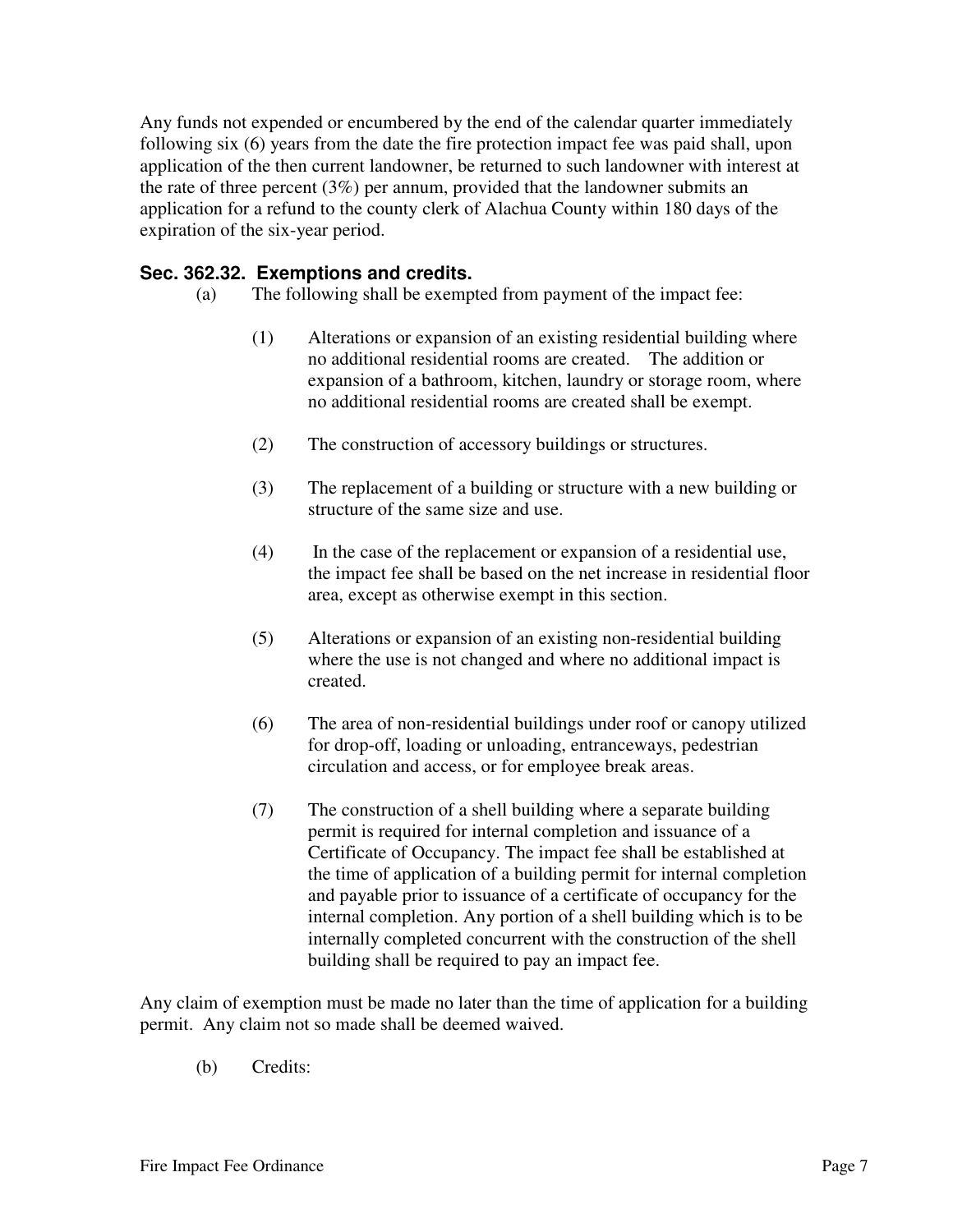- (1) All fire / emergency medical service projects where fire impact fee credit is provided shall be consistent with the Fire and Emergency Medical Service Master Plan and the Capital Improvement Element of the Comprehensive Plan. If a fire / emergency medical service project is not in the Fire and Emergency Medical Service Master Plan and the Capital Improvement Element of the Comprehensive Plan, then it shall be added during the next update of the Plan.
- (2) Fire protection land and/or fire protection capital improvements may be offered by the feepayer as total or partial payment of the required impact fee. The offer must request or provide for a fire protection impact fee credit. If the impact fee administrator accepts such an offer, the credit shall be determined and provided in the following manner:
	- a. Credit for the dedication of land shall be valued at:
		- (i) 120% of the most recent assessed value by the property appraiser, or
		- (ii) By such other appropriate method as the board of county commissioners may have accepted prior to the effective date of this section for particular fire protection improvements, or
		- (iii) By fair market value established by private appraisers acceptable to the County. Credit for the dedication of fire protection land shall be provided when the property has been conveyed at no charge to, and accepted by, the County in a manner satisfactory to the board of county commissioners.
	- b. Applications for credit for construction of fire protection improvements shall submit acceptable engineering drawings and specifications, and construction cost estimates to the impact fee administrator. The impact fee administrator shall determine credit for construction based upon either these cost estimates or upon alternative engineering criteria and construction cost estimates if the impact fee administrator determines that such estimates submitted by the applicant are either unreliable or inaccurate. The impact fee administrator shall provide the applicant with a letter or certificate setting forth the dollar amount of the credit, the reason for the credit, and the legal description or other adequate description of the project or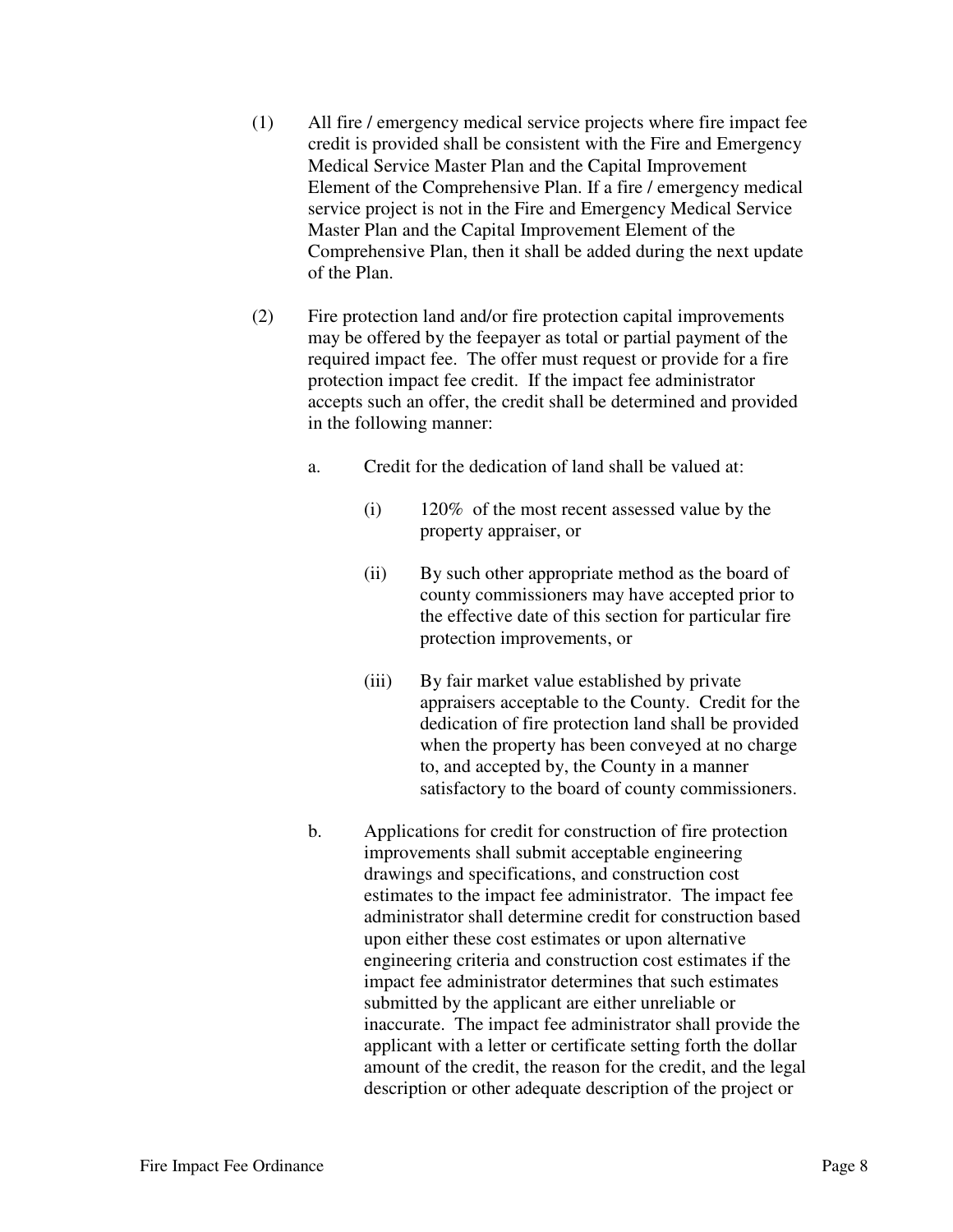development to which the credit may be applied. The applicant must sign and date a duplicate copy of such letter or certificate indicating his/her agreement to the terms of the letter or certificate and return such signed document to the impact fee administrator before credit will be given. The failure of the applicant to sign, date, and return such document within 60 days shall nullify the credit.

- c. Except as provided in subparagraph d., credit against impact fees otherwise due will not be provided until:
	- (i) The construction is completed and accepted by the county, the county, or the state, whichever is applicable;
	- (ii) A suitable maintenance and warranty bond is received and approved by the county clerk of Alachua County, when applicable.
- d. Credit may be provided before completion of specified fire protection improvements if adequate assurances are given by the applicant that the standards set out in subparagraph c. will be met and if the feepayer posts security as provided below for the costs of such construction. Security in the form of a performance bond, irrevocable letter of credit or escrow agreement shall be posted with and approved by the county clerk of Alachua County in an amount determined by the impact fee administrator. If the fire protection construction project will not be constructed within one (1) year of the acceptance of the offer by the impact fee administrator, the amount of the security shall be increased by ten percent (10%) compounded, for each year of the life of the security. The security shall be reviewed and approved by the board of county commissioners prior to acceptance of the security. If the fire protection construction project is not to be completed within five (5) years of the date of the feepayer's offer, the board of county commissioners must approve the fire protection construction project and its scheduled completion date prior to the acceptance of the offer by the impact fee administrator.
- (3) Any claim for credit must be made no later than the time of application for a building permit. Any claim not so made shall be deemed waived.